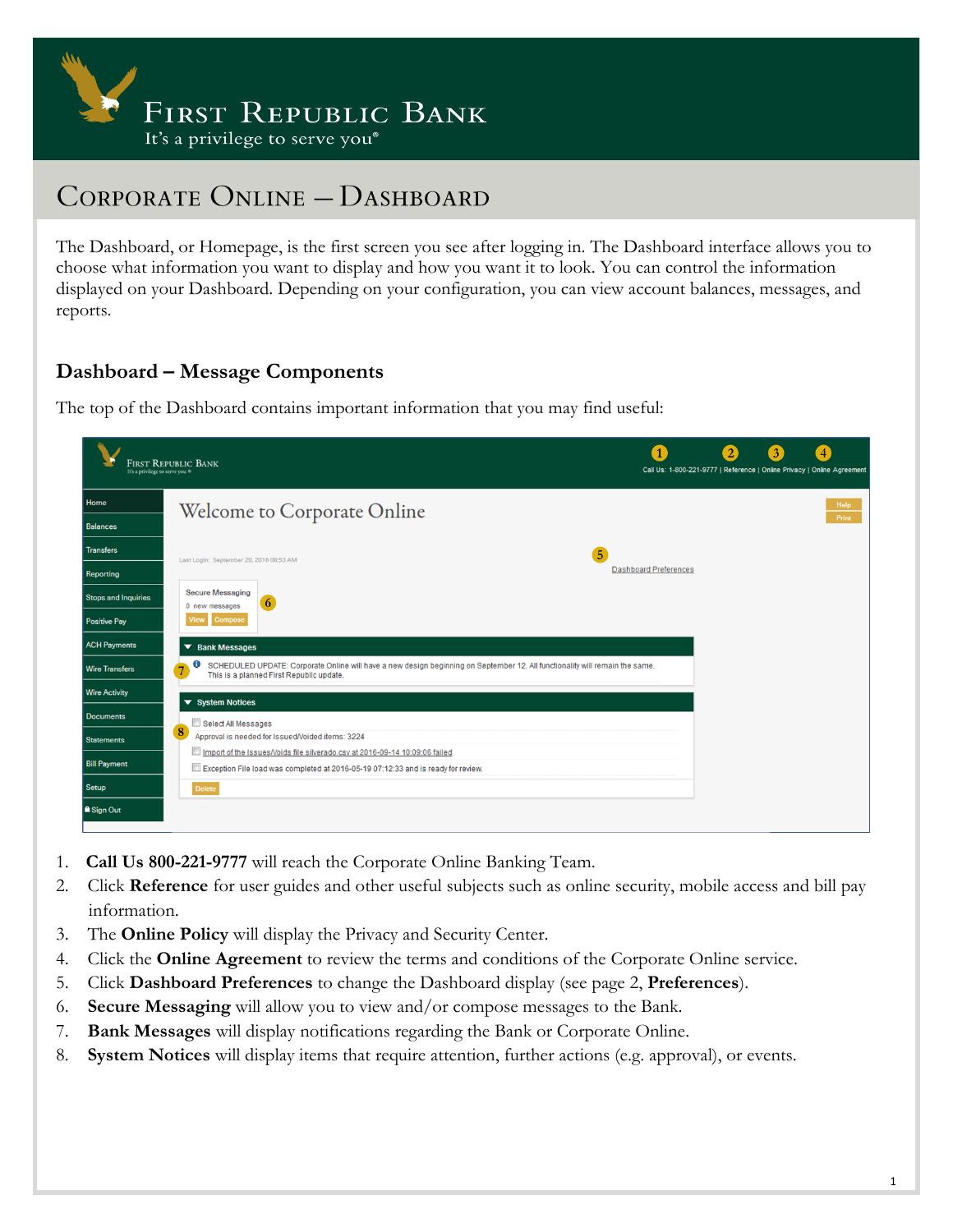### **Dashboard – Preferences**

|                         | Dashboard Preferences                                                                                       |                |                                                                   |                            |                          |                                 |  |  |  |  |
|-------------------------|-------------------------------------------------------------------------------------------------------------|----------------|-------------------------------------------------------------------|----------------------------|--------------------------|---------------------------------|--|--|--|--|
|                         |                                                                                                             |                |                                                                   |                            |                          |                                 |  |  |  |  |
|                         |                                                                                                             |                | Choose your preferred Dashboard layout, accounts, and data.       |                            |                          |                                 |  |  |  |  |
|                         |                                                                                                             |                |                                                                   |                            |                          | [+] Expand All [-] Collapse All |  |  |  |  |
|                         | $\blacksquare$<br>Select dashboard accounts<br>Select up to 150 accounts and group your dashboard accounts. |                |                                                                   |                            |                          |                                 |  |  |  |  |
| $\overline{2}$          |                                                                                                             |                | Change Dashboard Layout                                           |                            |                          |                                 |  |  |  |  |
|                         | ▼ Edit Deposit Panel                                                                                        |                | Select a layout and its behavior.                                 |                            |                          |                                 |  |  |  |  |
|                         |                                                                                                             |                | Add, remove, reorder and rename columns.                          |                            |                          |                                 |  |  |  |  |
|                         |                                                                                                             |                |                                                                   |                            |                          |                                 |  |  |  |  |
|                         |                                                                                                             |                | Show Deposit Accounts on the Dashboard                            |                            |                          |                                 |  |  |  |  |
|                         |                                                                                                             | <b>Order</b>   | <b>Column Label</b>                                               | <b>Rename Column Label</b> | <b>Show Column Total</b> |                                 |  |  |  |  |
|                         | $\checkmark$                                                                                                | 1              | <b>Account Name</b>                                               | Description                |                          |                                 |  |  |  |  |
|                         | $\checkmark$                                                                                                | $\overline{2}$ | <b>Account Number</b>                                             |                            |                          |                                 |  |  |  |  |
|                         | $\overline{\mathsf{v}}$                                                                                     | 3              | <b>Ledger Balance</b>                                             | <b>Current Balance</b>     | Show Total               |                                 |  |  |  |  |
|                         | $\overline{\mathsf{v}}$                                                                                     | 4              | <b>Available Balance</b>                                          |                            | Show Total               |                                 |  |  |  |  |
| $\overline{\mathbf{3}}$ | $\overline{\mathsf{v}}$                                                                                     | 5              | <b>Total Float</b>                                                |                            | Show Total               |                                 |  |  |  |  |
|                         | $\Box$                                                                                                      | 7              | One Day Float                                                     |                            | Show Total               |                                 |  |  |  |  |
|                         | $\Box$                                                                                                      | 8              | Two Day Float                                                     |                            | Show Total               |                                 |  |  |  |  |
|                         | ▛                                                                                                           | 9              | <b>Three Day Float</b>                                            |                            | Show Total               |                                 |  |  |  |  |
|                         | $\overline{\mathsf{v}}$                                                                                     | 6              | As of Date Time                                                   |                            |                          |                                 |  |  |  |  |
|                         | <b>Save</b>                                                                                                 | Reset          |                                                                   |                            |                          |                                 |  |  |  |  |
|                         |                                                                                                             |                |                                                                   |                            |                          |                                 |  |  |  |  |
|                         | Edit Credit Lines Panel                                                                                     |                |                                                                   |                            |                          |                                 |  |  |  |  |
|                         | Add, remove, reorder and rename columns.                                                                    |                |                                                                   |                            |                          |                                 |  |  |  |  |
|                         | Edit Loan Panel                                                                                             |                | Add, remove, reorder and rename columns.                          |                            |                          |                                 |  |  |  |  |
| $\overline{4}$          |                                                                                                             |                | Add and Remove Favorite Reports<br>Select your Dashboard reports. |                            |                          |                                 |  |  |  |  |

- 1. **Select Dashboard Accounts** will allow you to choose which accounts to display on the Dashboard.
- 2. **Change Dashboard Layout** will allow you to select how the layout appears.
- 3. **Edit Deposit Panel + Edit Credit Lines Panel + Edit Loan Panel** will allow you to add, remove, reorder, and rename account columns.
- 4. **Add & Remove Favorite Reports** will allow you to select reports to display on the Dashboard.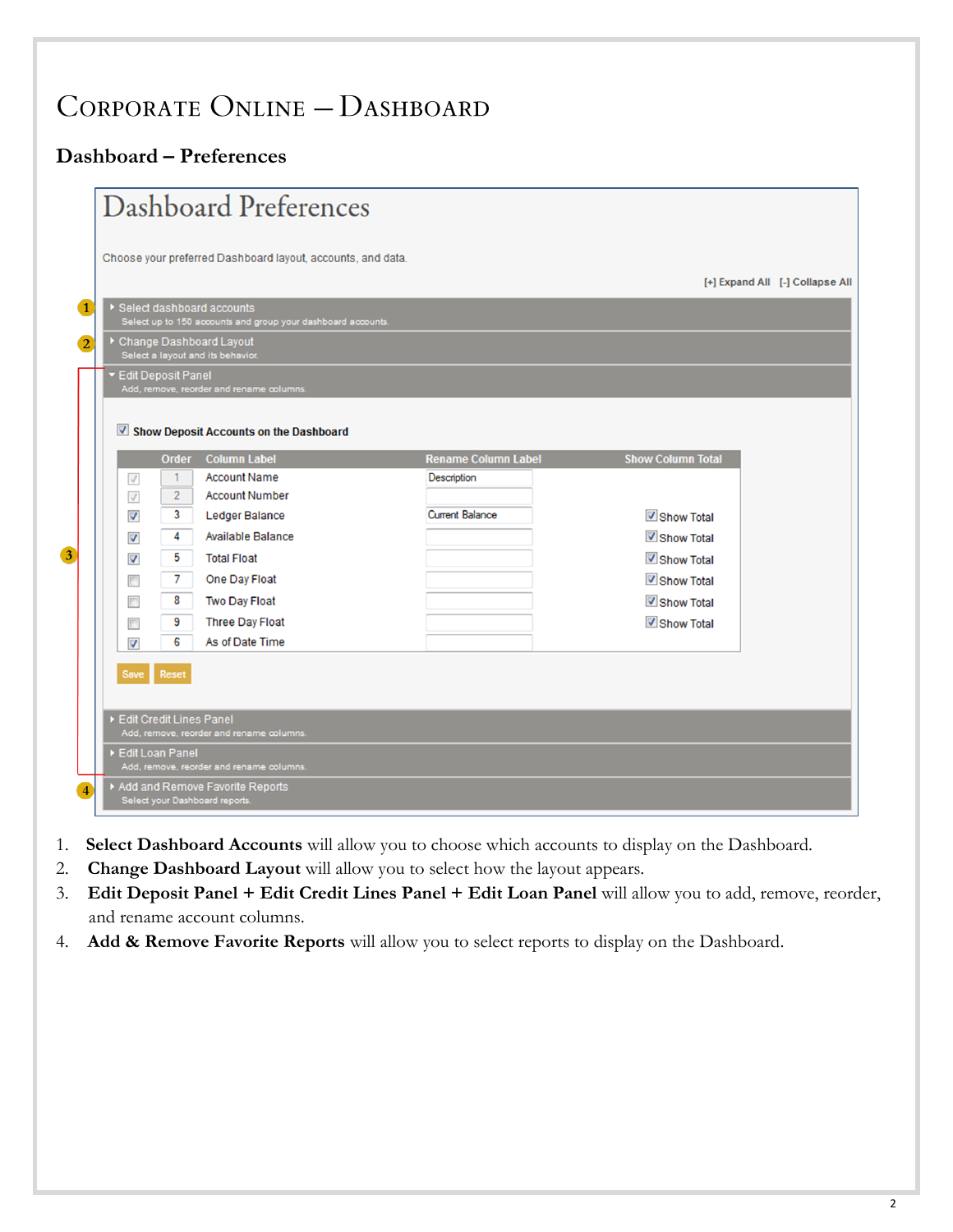### **Dashboard – Account Panels**

|                |                                     |                                |                                      |          |                                        |                                                    | 1a      |                          |                                    |                                  |      | 1 <sub>b</sub>      |  |
|----------------|-------------------------------------|--------------------------------|--------------------------------------|----------|----------------------------------------|----------------------------------------------------|---------|--------------------------|------------------------------------|----------------------------------|------|---------------------|--|
|                | ▼ Deposit Accounts                  |                                |                                      |          |                                        | Acct Group Filter: ALL<br>$\overline{\phantom{a}}$ |         |                          |                                    | <b>SX</b><br>Edit                |      |                     |  |
|                | <b>Description</b>                  | <b>Account Number ▲</b>        |                                      |          | <b>Current Balance</b>                 | <b>Available Balance</b>                           |         | <b>Total Float</b>       | <b>As of Date Time</b>             |                                  |      |                     |  |
|                | <b>Money Market Acct</b>            | 80000751640                    |                                      |          | \$22.11                                |                                                    | \$22.11 | \$0.00                   |                                    | 10:05:16 AM PDT on 09/20/2016    |      |                     |  |
| $\bullet$      | Payroll                             | 80000751642                    |                                      |          | \$30.64                                |                                                    | \$30.64 | \$0.00                   |                                    | 10:05:16 AM PDT on 09/20/2016    |      |                     |  |
|                | <b>Operating Acct</b>               | 99200001234                    | 1 <sub>c</sub>                       |          | \$0.48                                 |                                                    | \$0.48  | \$0.00                   |                                    | 10:05:16 AM PDT on 09/20/2016    |      |                     |  |
|                | <b>Wire Account</b>                 | 99200004142                    |                                      |          | \$19.61                                |                                                    | \$19.61 | \$0.00                   |                                    | 10:05:16 AM PDT on 09/20/2016    |      |                     |  |
|                | <b>Total Balance</b>                |                                |                                      |          | \$72.84                                |                                                    | \$72.84 | \$0.00                   |                                    |                                  |      |                     |  |
|                | ▼                                   |                                |                                      |          |                                        | <b>Acct Group Filter: ALL</b>                      |         | ▼                        |                                    |                                  | Edit | $\mathbf{C} \times$ |  |
|                |                                     | Mortgage/Home/Equity Overdraft |                                      |          |                                        |                                                    |         |                          |                                    |                                  |      |                     |  |
|                | <b>Description</b>                  | <b>Account</b><br>Number 4     | <b>Next Payment</b><br><b>Amount</b> |          | <b>Next Payment Due</b><br><b>Date</b> | <b>Available</b><br><b>Credit</b>                  |         | <b>Interest</b><br>Rate  | <b>Principal</b><br><b>Balance</b> | <b>As of Date Time</b>           |      |                     |  |
| $\overline{2}$ | Mortgage<br>Loan                    | 120000018                      |                                      | \$100.07 | 10/01/2009                             | Not Available                                      |         | 10.000%                  | \$915.81                           | 10:05:15 AM PDT on<br>09/20/2016 |      |                     |  |
|                | Overdraft LOC                       | 800118174                      |                                      |          | \$0.00 10/01/2016                      | \$1,000.00                                         |         | 16.950%                  | \$0.00                             | 10:05:15 AM PDT on<br>09/20/2016 |      |                     |  |
|                | <b>Total</b><br><b>Balance</b>      |                                |                                      | \$100.07 |                                        | <b>Not Available</b>                               |         |                          | \$915.81                           |                                  |      |                     |  |
|                | <b>Commercial/Eagle/Other Loans</b> |                                |                                      |          |                                        | Acct Group Filter: ALL                             |         | $\cdot$                  |                                    |                                  | Edit | <b>C</b> X          |  |
| 3              | <b>Description</b>                  | <b>Account Number ▲</b>        |                                      |          | <b>Available Credit</b>                | <b>Interest Rate</b>                               |         | <b>Principal Balance</b> | <b>As of Date Time</b>             |                                  |      |                     |  |
|                | Commercial LOC                      | 0210017393-000133              |                                      |          | \$0.00                                 | 6.000%                                             |         | \$0.00                   |                                    | 10:05:15 AM PDT on 09/20/2016    |      |                     |  |
|                | <b>Total Balance</b>                |                                |                                      |          | \$0.00                                 |                                                    |         | \$0.00                   |                                    |                                  |      |                     |  |

- 1. The **Deposit Accounts, Mortgage/Home/Equity Overdraft, and Commercial/Eagle/Other Loans** panels hold up to 200 accounts.
- 1a. The **Account Group Filter** will allow you to review accounts by group.\*
- 1b. The **Edit**, **Refresh (** $\mathcal{C}$ **)**, and **Delete (X)** buttons located on the top right of the panel will give the ability to customize the panel, refresh balances and/or remove the panel.
- 1c. Click the account number itself to review account details and transactions, including intraday activity.
- 2. Review personal loans and lines of credit information in the **Mortgage/Home/Equity Overdraft** panel.
- 3. Review commercial loans and lines of credit information in the **Commercial/Eagle/Other Loans** panel.

\*The Account Group feature can be turned on upon request.